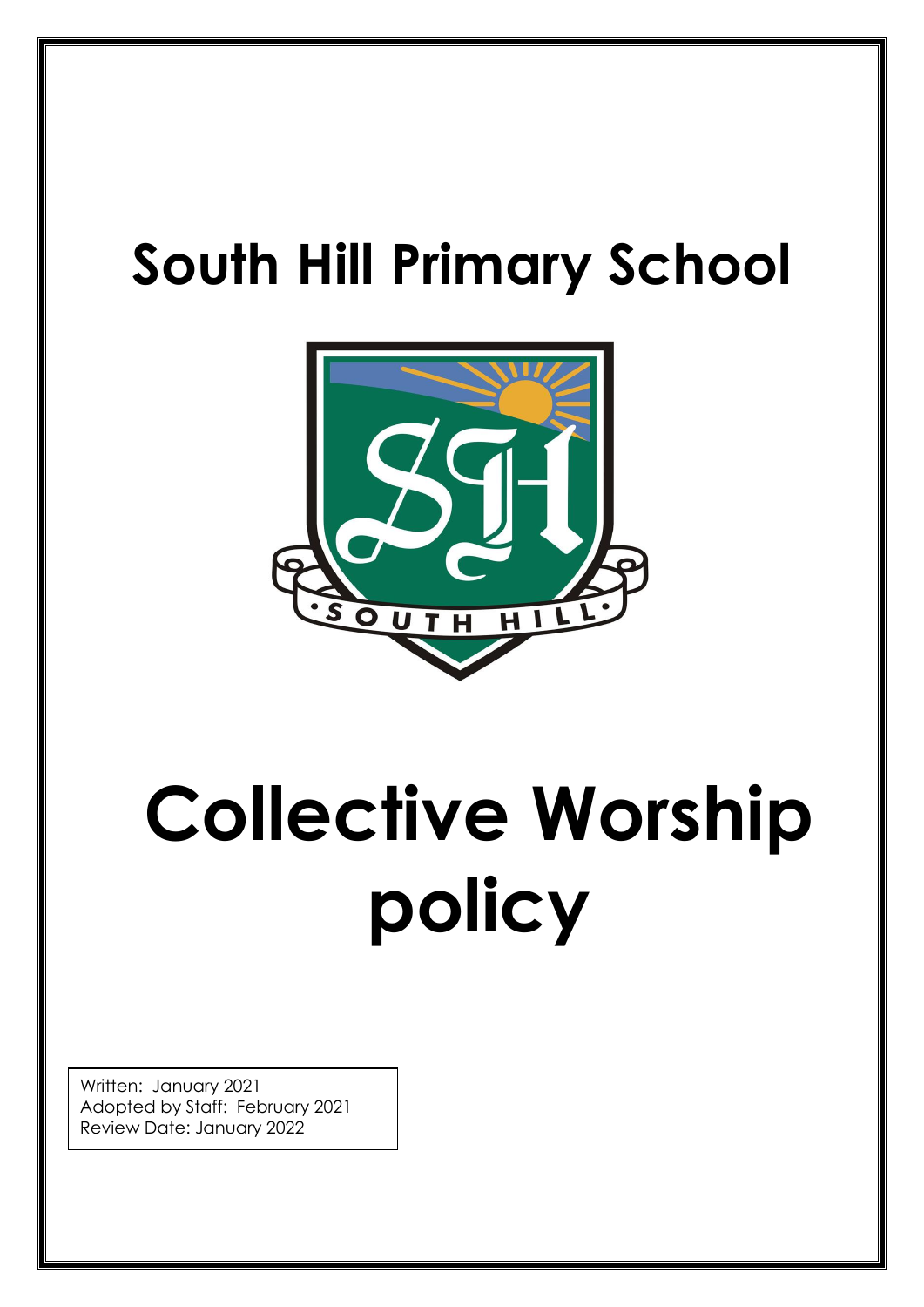### **South Hill Primary School**

*"Building Character, Learning together"*

#### **1. Introduction**

At South Hill School, we believe that collective worship both supports and strengthens what we aim to do in every aspect of school life. Our caring ethos, and the value which we place on the development of the whole child; spiritually, morally, socially, culturally and intellectually is reflected in our worship. We value this special time in the school day for the space it gives children to develop a reflective approach to life and the ability to express their reflections in traditionally religious ways or any other appropriate manner.

Through our collective worship we aim to provide a caring and supporting environment for children to:

- Become increasingly aware of themselves as individuals and groups within the school and wider community
- Grow in understanding of the feelings of other people in everyday situations and beliefs
- Explore the language which people use to express their feelings
- Deepen their sense of wonder about the world around them
- Grow in confidence when making a presentation to the group or whole school
- Respond freely to religious and/or spiritual stimulus
- Acknowledge diversity and affirm each person's life stance, whether it be religious or not

Worship both reflects and nurtures the ethos of the whole school. It encompasses all aspects of school life and all areas of the curriculum so that every member of staff and every pupil may feel involved. In particular school worship here develops the feeling of belonging to a community which is essential for personal development and spiritual growth.

#### **2. Objectives**

We see school worship as an educational opportunity with clear objectives. We use this time to encourage pupils to:

- Show interest in, and a concern for, members of the school community
- Celebrate special occasions together
- Show concern for the daily happenings in school life, the local community and the wider world
- Share appreciation of worthwhile projects undertaken by groups within the school
- Explore and review the variety of values, attitudes, standards, manifested in religions and society
- Reflect upon dimensions of human life 'the wonderful, beautiful, joyful, heroic, humorous, tragic, sorrowful, solemn…'
- Reflect on the way in which humankind has expressed the deepest spiritual feelings, through the creative and expressive arts, scientific discovery, religious practice, service to God and other people.

#### **3. Background to Collective worship at South Hill Primary School**

It is a legal requirement that all registered school age pupils take part in an act of worship each day. These acts of worship must be "wholly or mainly of a broadly Christian Character" for the majority of the time. They must also be "appropriate, having regard to the ages, aptitudes and family backgrounds of the pupils".

Families who send their children to this school are predominantly from non-religious backgrounds or Christian. We also have some other families from a range of faith backgrounds, including Hindu and Muslim. We recognise that in asking our children to worship we have to consider the background that our children come from and it is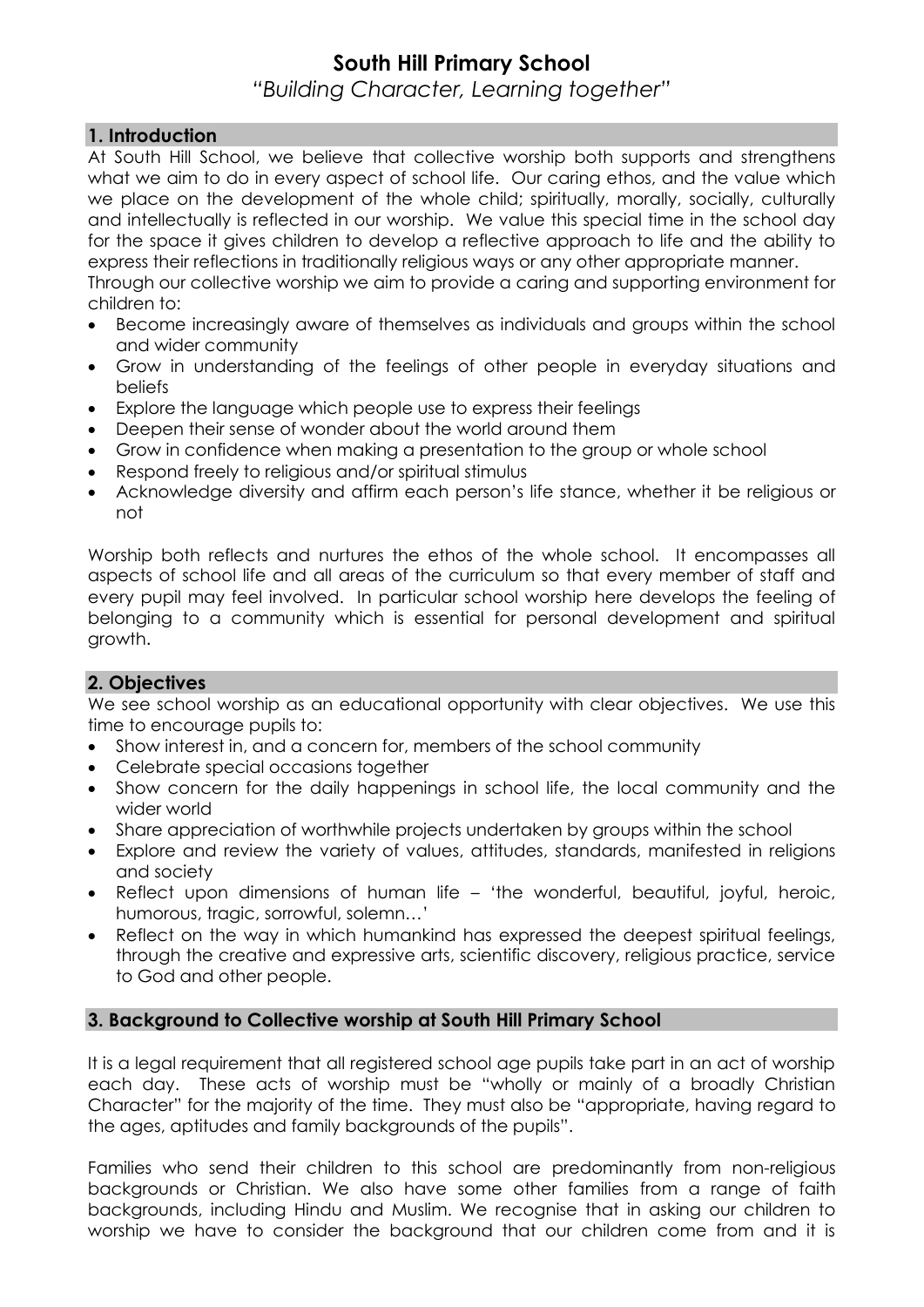therefore not the practice of this school to preach to or convert the children. The faith background of both the staff and the child's family is respected at all times.

The Co- Headteachers are responsible (under the School Standards and Framework Act 1998) for arranging the daily collective worship after consulting with the governing body. Parents of a pupil at a community, foundation or voluntary school have a right to withdraw their children from collective worship. If a parent asks for their child to be wholly or partly excused from attending collective worship at the school, the school must comply unless the request is withdrawn. Any parent who wishes to exercise this right should consult the Co-Headteachers. Teachers may also withdraw from collective worship.

#### **4. Collective worship**

Worship from within a faith tradition has a very specific definition. A school community is not a worshipping community and the law recognises this by requiring "collective" not "corporate" worship. Broadly, worship in school is more appropriately referred to as worthship. This might encompass what is offered in a spirit of admiration, celebration and respect to God and/or people of excellence, worthy of honour and by extension to concepts, principles and conduct which are worthy of celebration as examples of the highest achievements of the human spirit.

Worship defined in this way draws on literature, music, art, drama and other sources of inspiration and reflection for pupils and staff whose religious and cultural backgrounds are of any faith or none. In this way collective worship is inclusive not exclusive.

#### **5. Worship of a broadly Christian character**

The majority of acts of worship must be of a "broadly Christian character", and those that are must reflect the broad traditions of Christian belief without being denominational. Paragraphs 60-63 of the DFE Circular 1/94 asks schools to define this as according a special status to Jesus Christ.

If we are to be inclusive in our worship in this school, taking the family backgrounds of the children into consideration, then, when according a special status to Jesus Christ, all pupils, whatever their beliefs, need to be respected. It is therefore appropriate in this school to tell stories of the life of Jesus, but inappropriate for all children to be required to address Him in prayer.

Many of the characteristics of Christianity are shared by all the faiths. It is important to concentrate on these as well as those specific to Christianity.

#### **6. Planning**

In this school we combine our acts of worship with assembly, helping to ensure that worship takes place within a broad educational framework. The whole school meets together (Monday and Wednesday) after lunch. On a Tuesday there is a worshipful time in the classroom through the PSHE lesson. Every Thursday we have a singing practice led by the music subject leader. On a Friday the pupils have a chance to come together to celebrate successes of the week- this is called Celebration assembly.

The Co-Headteachers usually leads the whole school worship, with a rota of other staff leading worship on other days.

We believe that creating the right atmosphere is crucial to the quality of the worship. Therefore, the time is not over-dominated by school administration or moralising. We plan the time so that there is a variety in content and methods, allowing opportunity for quiet personal reflection/worship.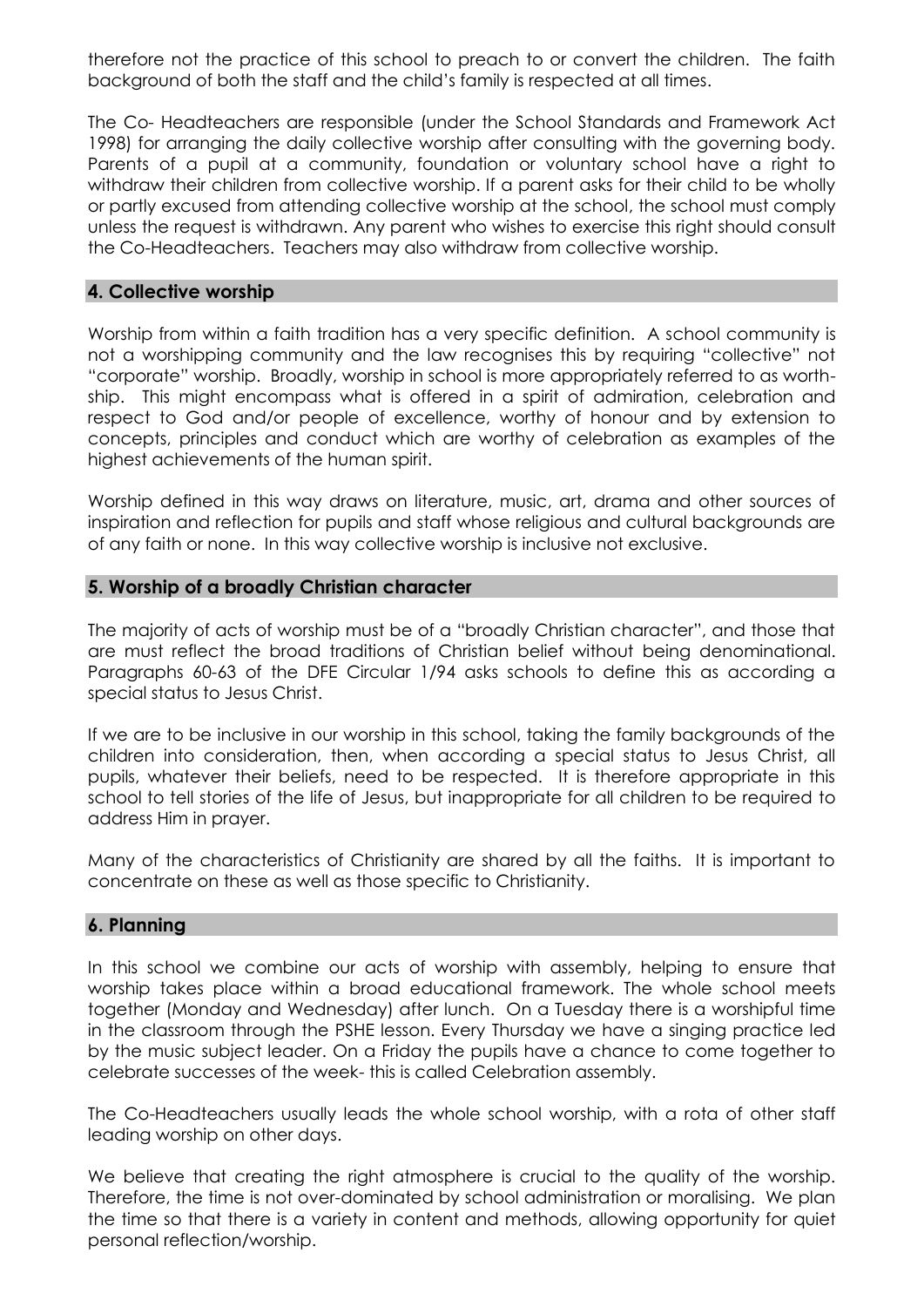#### **We choose from a range of methods, including:**

- Pupil's contributions
- Sacred and secular stories/readings
- Dance/drama
- Prayer/reflection/meditation/songs/hymns/music
- Artefacts/natural materials
- Visual aids/focal points
- Dialogue/creative silence
- Visitors

#### **7. Success Criteria**

At our school we evaluate our acts of worship against some of the following:

- Involvement, enjoyment, attention, reaction of pupils
- The growth of respect and tolerance within the school community
- Positive response to shared experience
- An atmosphere which matches the theme
- A contribution to individual and community sense of well being
- A sense of occasion
- Good order
- Staff affirmation
- A sense of challenge
- A place in the overall plan of the school
- Enrichment of pupil's experience

#### **8. Song/music**

Song/music is a very powerful means of creating the right atmosphere and unifies and uplifts the school community. We have a bank of music from which to draw, taken from a variety of cultures and types. Likewise, with the songs we sing. We are careful with our songs to recognise that there might be some words which some of our children would find offensive to sing. We have changed the words of some songs to make them more inclusive. We select our songs/music carefully to match the theme.

Every alternate week we have a singing practice. During this we take time to consider carefully the words of one of the songs and make this into a worshipful experience by reflecting on and responding to that song.

#### **9. Prayer**

The use of prayer has led to a great deal of debate. We feel that prayer is a good way of enabling children to focus their thoughts. Nevertheless, pupils should not be required to say or affirm prayers in which they do not believe. We have developed various forms of introductions to our prayers which distances children, but gives them the opportunity to participate if they so desire; e.g., 'And now in a moment of stillness, listen to the words of a well-known Christian/ Hindu/ Muslim prayer/poem/reading…' In this way we are able to use prayers from many different traditions.

It is not always necessary to have a prayer and the use of regular moments of silence and reflection provides opportunities for some pupils to respond in a personal way if they so wish.

#### **10. Visitors**